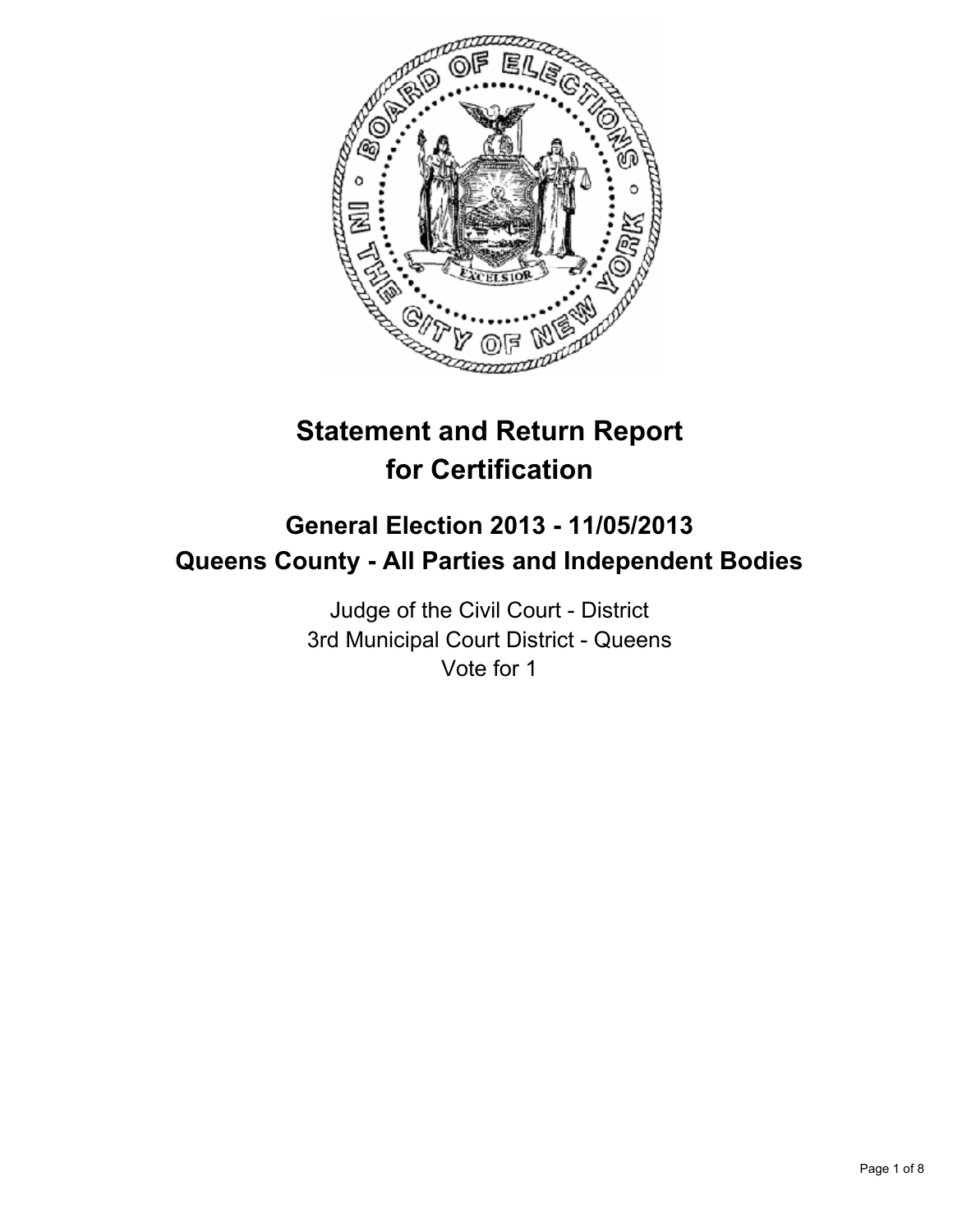

| <b>PUBLIC COUNTER</b>                                    | 7,034          |
|----------------------------------------------------------|----------------|
| <b>EMERGENCY</b>                                         | 0              |
| <b>ABSENTEE/MILITARY</b>                                 | 179            |
| <b>FEDERAL</b>                                           | $\mathbf{0}$   |
| <b>SPECIAL PRESIDENTIAL</b>                              | 0              |
| <b>AFFIDAVIT</b>                                         | 101            |
| <b>Total Ballots</b>                                     | 7,314          |
| Less - Inapplicable Federal/Special Presidential Ballots | 0              |
| <b>Total Applicable Ballots</b>                          | 7,314          |
| ANNA CULLEY (DEMOCRATIC)                                 | 3,432          |
| ANNA CULLEY (REPUBLICAN)                                 | 2,085          |
| ANNA CULLEY (CONSERVATIVE)                               | 492            |
| ABRAHAM LINCOLN (WRITE-IN)                               | 1              |
| <b>DESIMOND GREEN (WRITE-IN)</b>                         | 1              |
| FRANK VIGNDA (WRITE-IN)                                  | 1              |
| GINES PASARORTE (WRITE-IN)                               | 1              |
| JOANN ARIOLA (WRITE-IN)                                  | 1              |
| RAYMOND DI LUGLIO (WRITE-IN)                             | 1              |
| UNATTRIBUTABLE WRITE-IN (WRITE-IN)                       | $\overline{7}$ |
| <b>Total Votes</b>                                       | 6,022          |
| Unrecorded                                               | 1,292          |

| <b>PUBLIC COUNTER</b>                                    | 934          |
|----------------------------------------------------------|--------------|
| <b>EMERGENCY</b>                                         | 0            |
| ABSENTEE/MILITARY                                        | 13           |
| <b>FEDERAL</b>                                           | 0            |
| <b>SPECIAL PRESIDENTIAL</b>                              | $\mathbf{0}$ |
| <b>AFFIDAVIT</b>                                         | 16           |
| <b>Total Ballots</b>                                     | 963          |
| Less - Inapplicable Federal/Special Presidential Ballots | 0            |
| <b>Total Applicable Ballots</b>                          | 963          |
| ANNA CULLEY (DEMOCRATIC)                                 | 717          |
| ANNA CULLEY (REPUBLICAN)                                 | 64           |
| ANNA CULLEY (CONSERVATIVE)                               | 16           |
| JOA COBPER (WRITE-IN)                                    | 1            |
| UNATTRIBUTABLE WRITE-IN (WRITE-IN)                       | 1            |
| <b>Total Votes</b>                                       | 799          |
| Unrecorded                                               | 164          |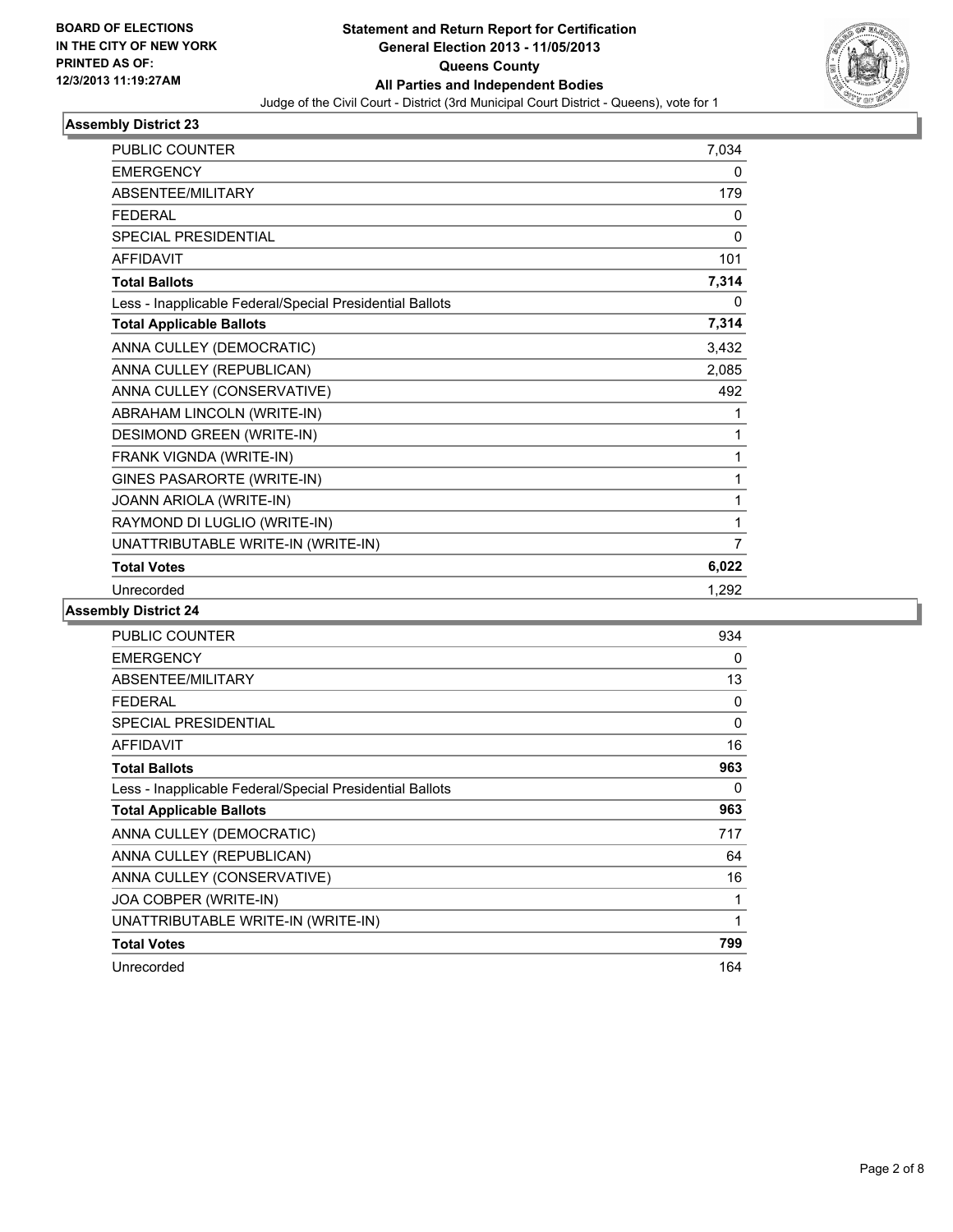

| <b>PUBLIC COUNTER</b>                                    | 4,307        |
|----------------------------------------------------------|--------------|
| <b>EMERGENCY</b>                                         | 0            |
| ABSENTEE/MILITARY                                        | 139          |
| <b>FEDERAL</b>                                           | 0            |
| SPECIAL PRESIDENTIAL                                     | $\mathbf{0}$ |
| <b>AFFIDAVIT</b>                                         | 27           |
| <b>Total Ballots</b>                                     | 4,473        |
| Less - Inapplicable Federal/Special Presidential Ballots | 0            |
| <b>Total Applicable Ballots</b>                          | 4,473        |
| ANNA CULLEY (DEMOCRATIC)                                 | 1,873        |
| ANNA CULLEY (REPUBLICAN)                                 | 1,447        |
| ANNA CULLEY (CONSERVATIVE)                               | 405          |
| ALART VISCOUGH (WRITE-IN)                                | 1            |
| ANN CULLEY (WRITE-IN)                                    | 1            |
| EILEENA CASEY (WRITE-IN)                                 | 1            |
| JOSEPH A SURACI (WRITE-IN)                               | 3            |
| JOSEPH O'CONNER (WRITE-IN)                               | 1            |
| <b>JUDY HUANG (WRITE-IN)</b>                             | 1            |
| KEVIN WING (WRITE-IN)                                    | 1            |
| LOUISE BALOUGER (WRITE-IN)                               | 1            |
| TOM ROSSI (WRITE-IN)                                     | 1            |
| UNATTRIBUTABLE WRITE-IN (WRITE-IN)                       | 2            |
| <b>Total Votes</b>                                       | 3,738        |
| Unrecorded                                               | 735          |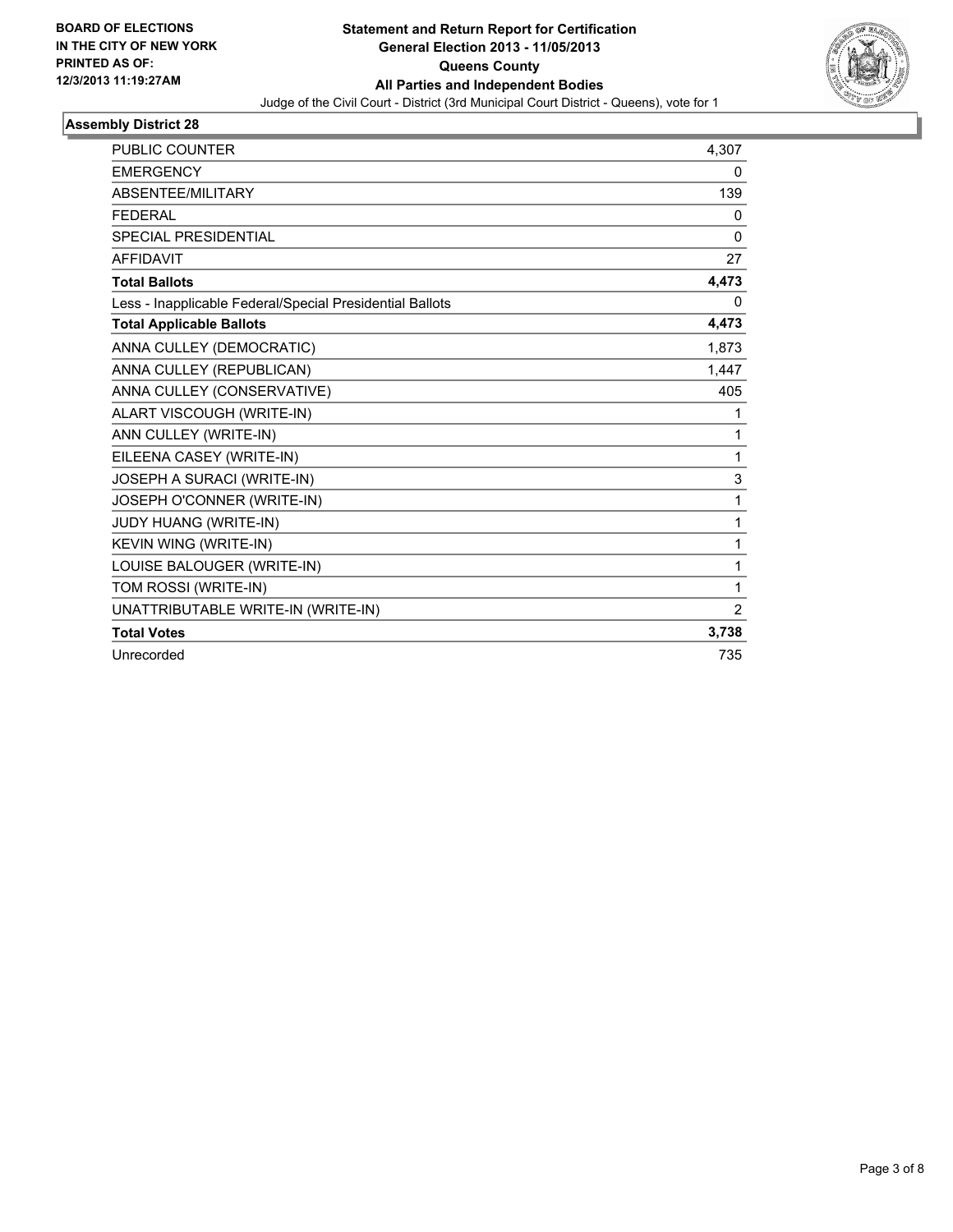

| <b>PUBLIC COUNTER</b>                                    | 6.725 |
|----------------------------------------------------------|-------|
| <b>EMERGENCY</b>                                         | 0     |
| ABSENTEE/MILITARY                                        | 271   |
| <b>FEDERAL</b>                                           | 0     |
| <b>SPECIAL PRESIDENTIAL</b>                              | 0     |
| <b>AFFIDAVIT</b>                                         | 48    |
| <b>Total Ballots</b>                                     | 7,044 |
| Less - Inapplicable Federal/Special Presidential Ballots | 0     |
| <b>Total Applicable Ballots</b>                          | 7,044 |
| ANNA CULLEY (DEMOCRATIC)                                 | 3,060 |
| ANNA CULLEY (REPUBLICAN)                                 | 2,168 |
| ANNA CULLEY (CONSERVATIVE)                               | 565   |
| ANTHONY P NUNZIATO (WRITE-IN)                            | 1     |
| BERNARD HELLDORFER (WRITE-IN)                            | 1     |
| HENRIK LUDGINI (WRITE-IN)                                | 1     |
| JESSE SMITH (WRITE-IN)                                   | 1     |
| JOHN LEHECKA (WRITE-IN)                                  | 1     |
| THOMAS F. REDDINGTON (WRITE-IN)                          | 1     |
| UNATTRIBUTABLE WRITE-IN (WRITE-IN)                       | 4     |
| YANNIS TRITTAS (WRITE-IN)                                | 1     |
| <b>Total Votes</b>                                       | 5,804 |
| Unrecorded                                               | 1.240 |

| <b>PUBLIC COUNTER</b>                                    | 3,971          |
|----------------------------------------------------------|----------------|
| <b>EMERGENCY</b>                                         | 0              |
| ABSENTEE/MILITARY                                        | 75             |
| <b>FEDERAL</b>                                           | 0              |
| <b>SPECIAL PRESIDENTIAL</b>                              | 0              |
| <b>AFFIDAVIT</b>                                         | 35             |
| <b>Total Ballots</b>                                     | 4,081          |
| Less - Inapplicable Federal/Special Presidential Ballots | 0              |
| <b>Total Applicable Ballots</b>                          | 4,081          |
| ANNA CULLEY (DEMOCRATIC)                                 | 3,040          |
| ANNA CULLEY (REPUBLICAN)                                 | 345            |
| ANNA CULLEY (CONSERVATIVE)                               | 108            |
| ERICK SALGADO (WRITE-IN)                                 | 4              |
| JOSEPH F. KASPER (WRITE-IN)                              | 1              |
| UNATTRIBUTABLE WRITE-IN (WRITE-IN)                       | $\overline{2}$ |
| <b>Total Votes</b>                                       | 3,500          |
| Unrecorded                                               | 581            |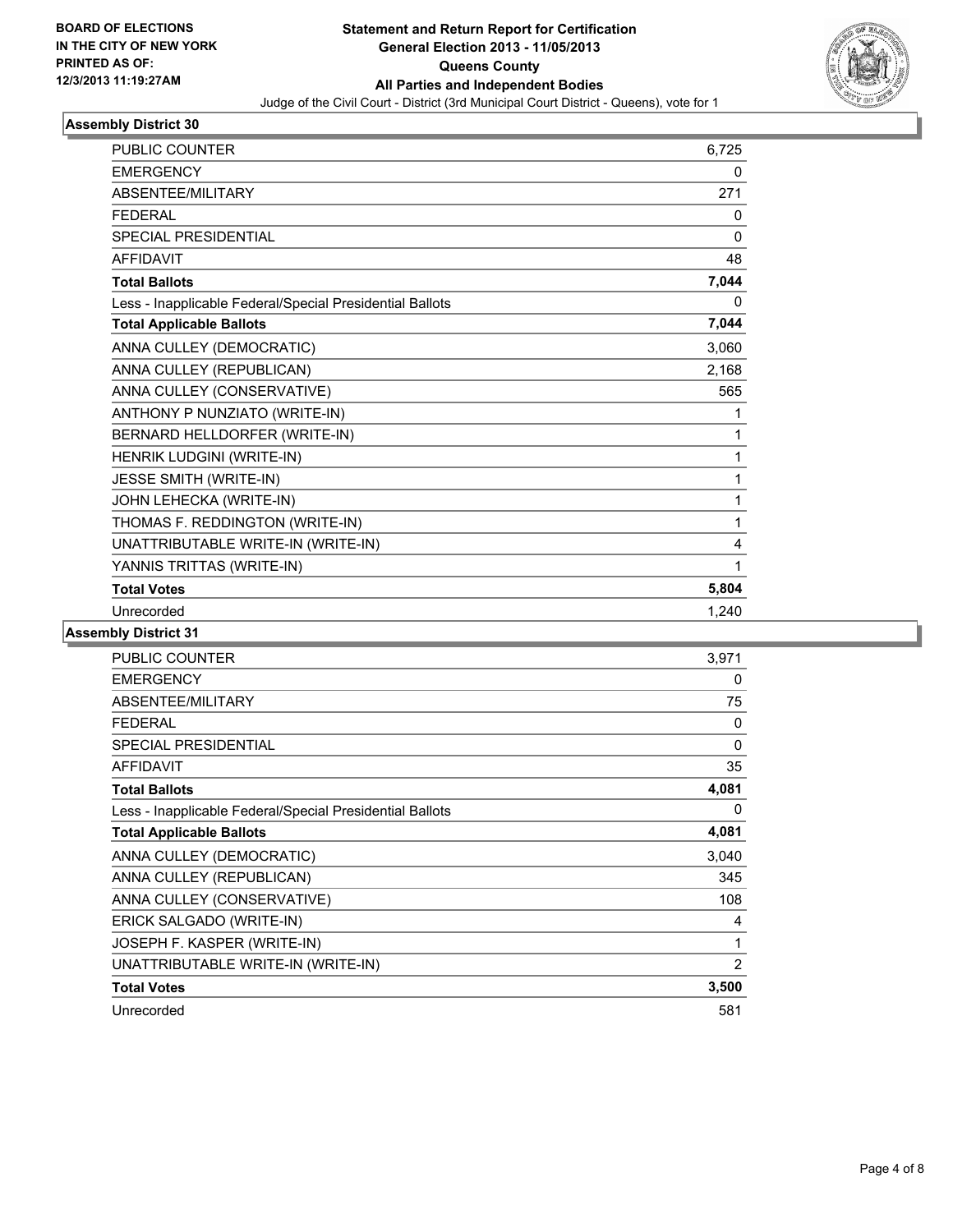

| <b>PUBLIC COUNTER</b>                                    | 713 |
|----------------------------------------------------------|-----|
| <b>EMERGENCY</b>                                         | 0   |
| ABSENTEE/MILITARY                                        | 22  |
| <b>FEDERAL</b>                                           | 0   |
| SPECIAL PRESIDENTIAL                                     | 0   |
| <b>AFFIDAVIT</b>                                         | 6   |
| <b>Total Ballots</b>                                     | 741 |
| Less - Inapplicable Federal/Special Presidential Ballots | 0   |
| <b>Total Applicable Ballots</b>                          | 741 |
| ANNA CULLEY (DEMOCRATIC)                                 | 606 |
| ANNA CULLEY (REPUBLICAN)                                 | 6   |
| ANNA CULLEY (CONSERVATIVE)                               | 3   |
| <b>Total Votes</b>                                       | 615 |
| Unrecorded                                               | 126 |

| <b>PUBLIC COUNTER</b>                                    | 40             |
|----------------------------------------------------------|----------------|
| <b>EMERGENCY</b>                                         | 0              |
| ABSENTEE/MILITARY                                        | $\overline{2}$ |
| <b>FEDERAL</b>                                           | 0              |
| <b>SPECIAL PRESIDENTIAL</b>                              | $\mathbf 0$    |
| <b>AFFIDAVIT</b>                                         | 0              |
| <b>Total Ballots</b>                                     | 42             |
| Less - Inapplicable Federal/Special Presidential Ballots | 0              |
| <b>Total Applicable Ballots</b>                          | 42             |
| ANNA CULLEY (DEMOCRATIC)                                 | 22             |
| ANNA CULLEY (REPUBLICAN)                                 | 4              |
| ANNA CULLEY (CONSERVATIVE)                               | 3              |
| <b>GAVEN NOWAK (WRITE-IN)</b>                            | 1              |
| <b>Total Votes</b>                                       | 30             |
| Unrecorded                                               | 12             |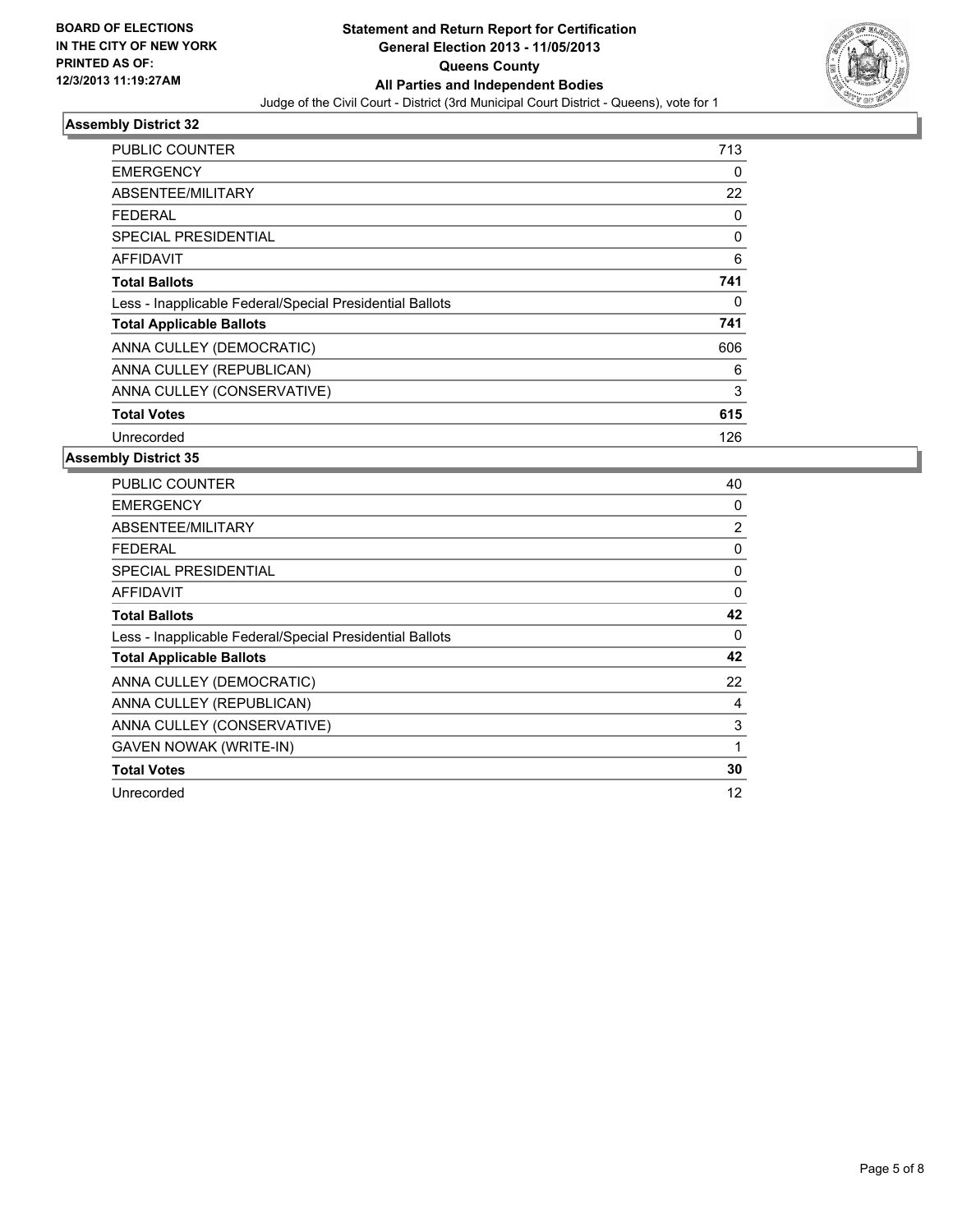

| <b>PUBLIC COUNTER</b>                                    | 3,263 |
|----------------------------------------------------------|-------|
| <b>EMERGENCY</b>                                         | 0     |
| ABSENTEE/MILITARY                                        | 81    |
| <b>FEDERAL</b>                                           | 0     |
| <b>SPECIAL PRESIDENTIAL</b>                              | 0     |
| <b>AFFIDAVIT</b>                                         | 36    |
| <b>Total Ballots</b>                                     | 3,380 |
| Less - Inapplicable Federal/Special Presidential Ballots | 0     |
| <b>Total Applicable Ballots</b>                          | 3,380 |
| ANNA CULLEY (DEMOCRATIC)                                 | 2,079 |
| ANNA CULLEY (REPUBLICAN)                                 | 573   |
| ANNA CULLEY (CONSERVATIVE)                               | 196   |
| DONALD MANES (WRITE-IN)                                  | 1     |
| DUSTIN PEDROIA (WRITE-IN)                                | 1     |
| MATT JOSEPHER (WRITE-IN)                                 | 1     |
| UNATTRIBUTABLE WRITE-IN (WRITE-IN)                       | 3     |
| <b>Total Votes</b>                                       | 2,854 |
| Unrecorded                                               | 526   |

| 6,237    |
|----------|
| 1        |
| 130      |
| 0        |
| $\Omega$ |
| 68       |
| 6,436    |
| 0        |
| 6,436    |
| 4,099    |
| 1,019    |
| 343      |
| 2        |
| 1        |
| 1        |
| 1        |
| 1        |
| 1        |
| 1        |
| 4        |
| 5,473    |
| 963      |
|          |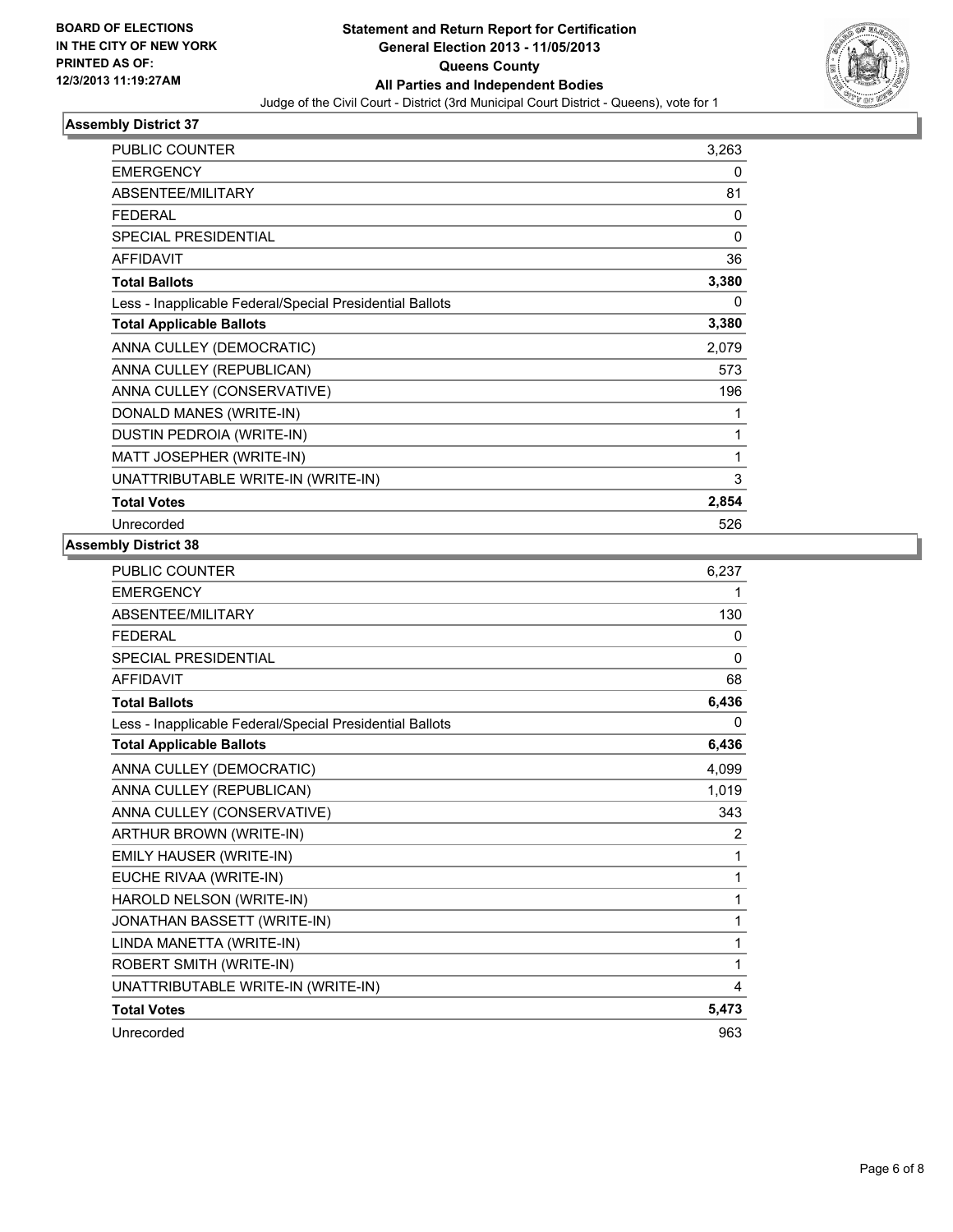

#### **Total for Judge of the Civil Court - District (3rd Municipal Court District - Queens) - Queens County**

| <b>PUBLIC COUNTER</b>                                    | 33,224                  |
|----------------------------------------------------------|-------------------------|
| <b>EMERGENCY</b>                                         | 1                       |
| ABSENTEE/MILITARY                                        | 912                     |
| <b>FEDERAL</b>                                           | 0                       |
| <b>SPECIAL PRESIDENTIAL</b>                              | 0                       |
| <b>AFFIDAVIT</b>                                         | 337                     |
| <b>Total Ballots</b>                                     | 34,474                  |
| Less - Inapplicable Federal/Special Presidential Ballots | 0                       |
| <b>Total Applicable Ballots</b>                          | 34,474                  |
| ANNA CULLEY (DEMOCRATIC)                                 | 18,928                  |
| ANNA CULLEY (REPUBLICAN)                                 | 7,711                   |
| ANNA CULLEY (CONSERVATIVE)                               | 2,131                   |
| ABRAHAM LINCOLN (WRITE-IN)                               | 1                       |
| ALART VISCOUGH (WRITE-IN)                                | 1                       |
| ANN CULLEY (WRITE-IN)                                    | 1                       |
| ANTHONY P NUNZIATO (WRITE-IN)                            | 1                       |
| ARTHUR BROWN (WRITE-IN)                                  | $\overline{\mathbf{c}}$ |
| BERNARD HELLDORFER (WRITE-IN)                            | 1                       |
| DESIMOND GREEN (WRITE-IN)                                | 1                       |
| DONALD MANES (WRITE-IN)                                  | 1                       |
| DUSTIN PEDROIA (WRITE-IN)                                | 1                       |
| EILEENA CASEY (WRITE-IN)                                 | 1                       |
| EMILY HAUSER (WRITE-IN)                                  | $\mathbf 1$             |
| ERICK SALGADO (WRITE-IN)                                 | 4                       |
| EUCHE RIVAA (WRITE-IN)                                   | 1                       |
| FRANK VIGNDA (WRITE-IN)                                  | 1                       |
| GAVEN NOWAK (WRITE-IN)                                   | 1                       |
| GINES PASARORTE (WRITE-IN)                               | 1                       |
| HAROLD NELSON (WRITE-IN)                                 | 1                       |
| HENRIK LUDGINI (WRITE-IN)                                | 1                       |
| JESSE SMITH (WRITE-IN)                                   | 1                       |
| JOA COBPER (WRITE-IN)                                    | $\mathbf{1}$            |
| JOANN ARIOLA (WRITE-IN)                                  | 1                       |
| JOHN LEHECKA (WRITE-IN)                                  | 1                       |
| JONATHAN BASSETT (WRITE-IN)                              | 1                       |
| JOSEPH A SURACI (WRITE-IN)                               | 3                       |
| JOSEPH F. KASPER (WRITE-IN)                              | 1                       |
| JOSEPH O'CONNER (WRITE-IN)                               | 1                       |
| <b>JUDY HUANG (WRITE-IN)</b>                             | 1                       |
| KEVIN WING (WRITE-IN)                                    | 1                       |
| LINDA MANETTA (WRITE-IN)                                 | 1                       |
| LOUISE BALOUGER (WRITE-IN)                               | 1                       |
| MATT JOSEPHER (WRITE-IN)                                 | 1                       |
| RAYMOND DI LUGLIO (WRITE-IN)                             | 1                       |
| ROBERT SMITH (WRITE-IN)                                  | 1                       |
| THOMAS F. REDDINGTON (WRITE-IN)                          | 1                       |